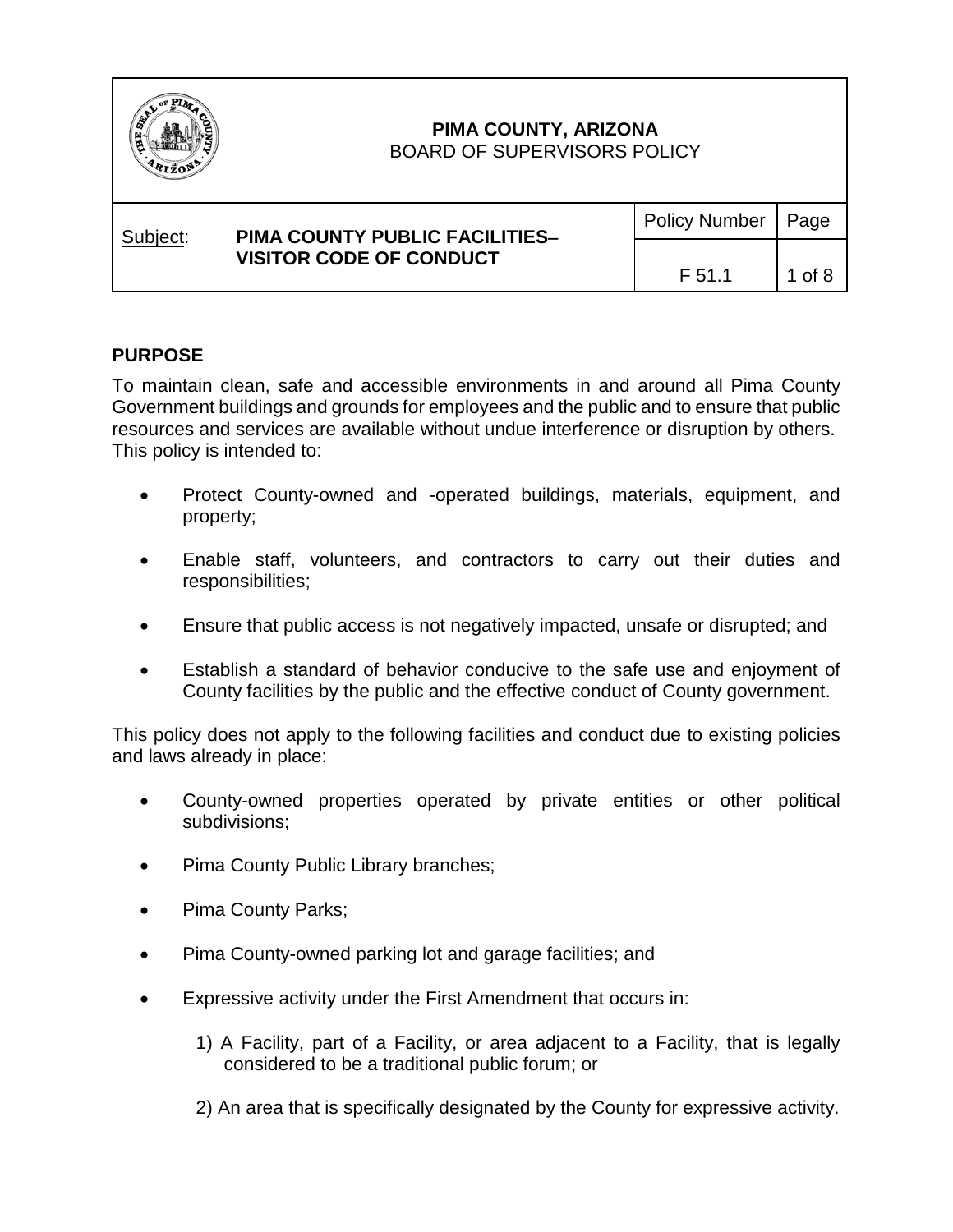

### BOARD OF SUPERVISORS POLICY

| Subject: | <b>PIMA COUNTY PUBLIC FACILITIES-</b><br><b>VISITOR CODE OF CONDUCT</b> | Policy Number   Page |        |
|----------|-------------------------------------------------------------------------|----------------------|--------|
|          |                                                                         | F 51.1               | 2 of 8 |

### **DEFINITIONS**

| County: | Pima County, Arizona |
|---------|----------------------|
|---------|----------------------|

- Event: An activity that is not part of normal day-to-day County operations.
- Facility: A building, structure or grounds owned and operated by County for the conduct of County government activities and operations.
- Program: A public service, operation, event or series of events provided, performed or sponsored by County.
- **Service** Animal: An animal that meets the Federal and State definitions of Service Animal.
- Visitor: Any member of the public. Excludes an employee, volunteer or contractor providing County services.

## **POLICY**

County Facilities are generally open to the public. Visitors to any Facility must respect others and act in a manner appropriate to the public purpose of the Facility. All Visitors must abide by this Code of Conduct when in a Facility.

- 1. Safe Environment. To ensure a clean and safe environment in a Facility, Visitors may not:
	- 1.1. Create safety or tripping hazards or block aisles, entrances, or exits.
	- 1.2. Bring any item into a Facility that:
		- 1.2.1. Interferes with County operations;
		- 1.2.2. Is unsanitary or foul-smelling; or
		- 1.2.3. Is so large that it denies space to other Visitors (except for items necessary for medical purposes or childcare).
	- 1.3. Leave packages, backpacks, luggage or any other personal items unattended.
	- 1.4. Tamper with emergency mechanisms, fire alarms or elevator alarms.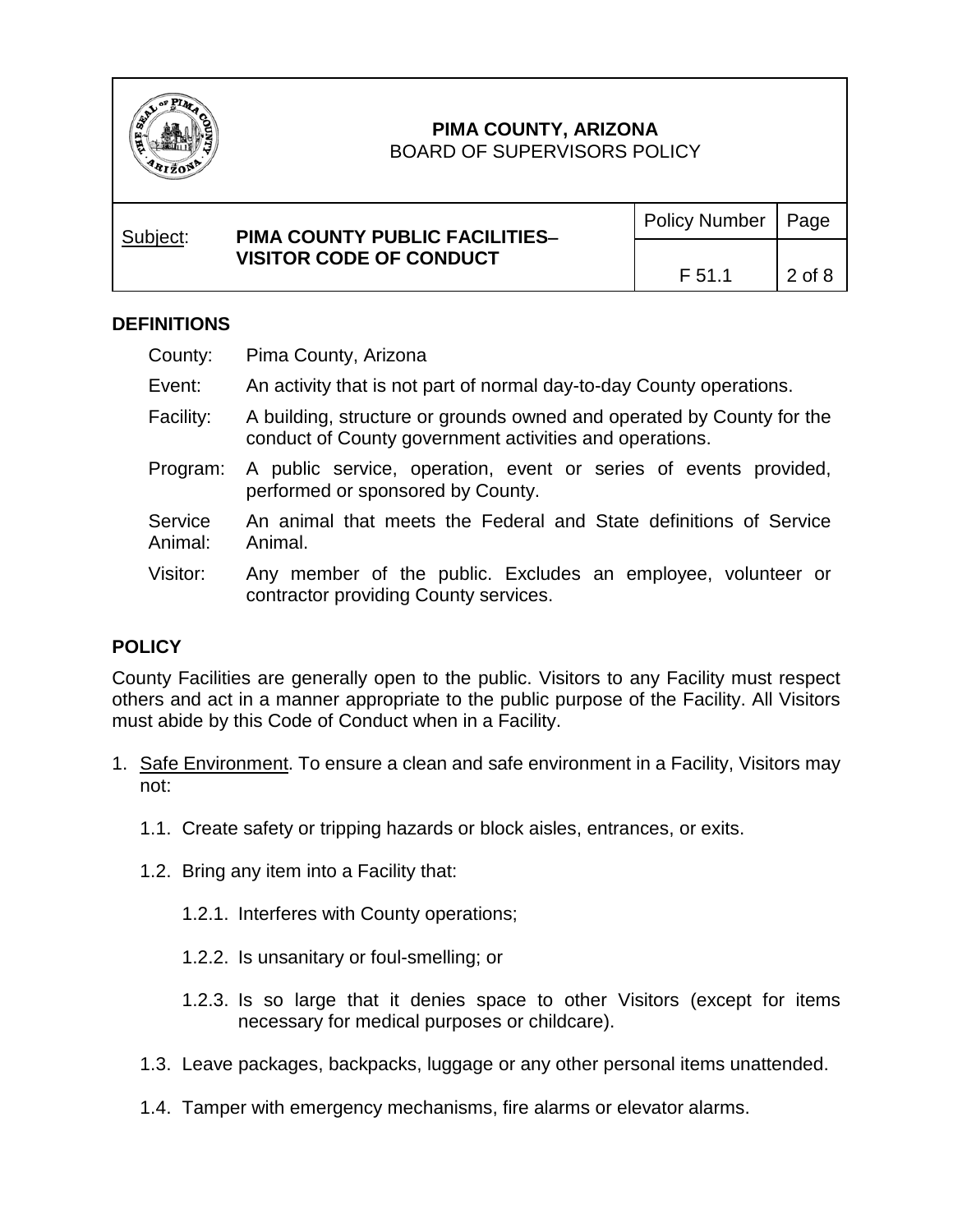

### BOARD OF SUPERVISORS POLICY

| Subject: | <b>PIMA COUNTY PUBLIC FACILITIES-</b><br><b>VISITOR CODE OF CONDUCT</b> | Policy Number   Page |          |
|----------|-------------------------------------------------------------------------|----------------------|----------|
|          |                                                                         | F 51.1               | $3$ of 8 |

- 1.5. Open emergency exits in non-emergency situations or cause an unwarranted evacuation, quarantine or closure of the Facility.
- 1.6. Unplug County equipment to use an electrical outlet.
- 1.7. Eat or drink at publicly accessible computer workstations, where specifically prohibited, or in a manner that soils, damages or harms County materials, equipment or property.
- 1.8. Leave any trash, wrapping, or spills from food or beverages.
- 1.9. Use equipment, furniture or fixtures for other than its intended purposes.
- 2. Personal Behavior. Visitors may not:
	- 2.1. Behave in violation of a federal, state or local law.
	- 2.2. Damage, deface or destroy County property or the property of others.
	- 2.3. Disrupt or interfere with operations, events or programs. This includes, but is not limited to:
		- 2.3.1. Being under the influence of alcohol, any drug or other intoxicant;
		- 2.3.2. Loud talking or yelling;
		- 2.3.3. Having body odor, poor personal hygiene, clothing odor, or wearing perfume or cologne, that unreasonably interferes with or obstructs the free use or comfortable enjoyment or use of the Facility by Visitors or staff; or
		- 2.3.4. Running or physical horseplay.
	- 2.4. Engage in sexual conduct or lewd behavior.
	- 2.5. Threaten, harass or intimidate staff, volunteers, contractors or other Visitors. This conduct includes, but is not limited to:
		- 2.5.1. Directing a specific threat of physical harm against an individual, group of individuals, or property.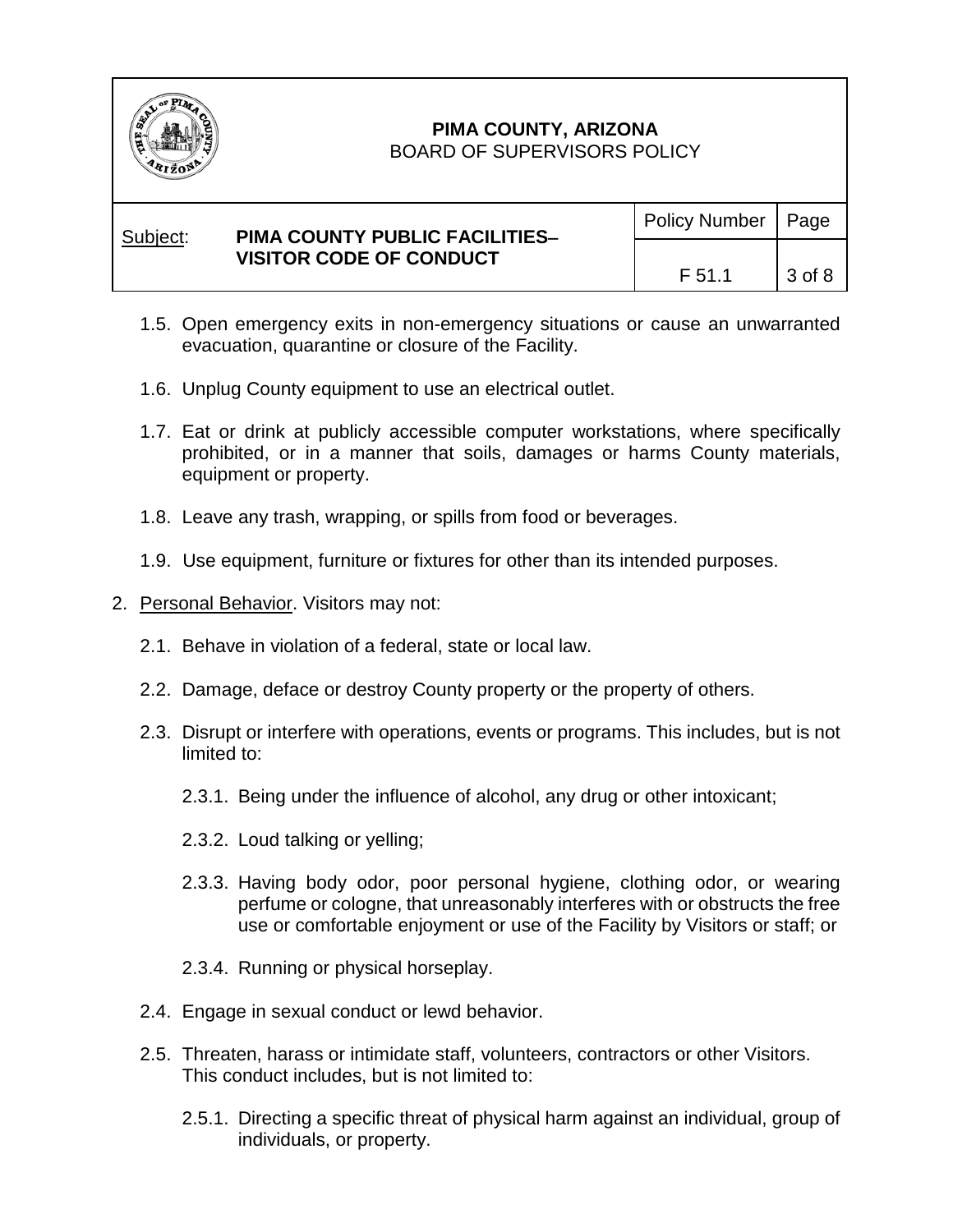

| Subject: | <b>PIMA COUNTY PUBLIC FACILITIES-</b><br><b>VISITOR CODE OF CONDUCT</b> | Policy Number   Page |        |
|----------|-------------------------------------------------------------------------|----------------------|--------|
|          |                                                                         | F 51.1               | 4 of 8 |

- 2.5.2. Engaging in conduct (such as crowding, following closely, persistent staring, or gestures, pushing, shoving) or using profane or abusive language that would cause a reasonable person to fear for their personal safety or feel distressed, alarmed, or harassed.
- 2.5.3. Filming or photographing any Visitor without asking that Visitor's permission or continuing to film or photograph any Visitor after being asked to desist. This section excludes the photographing, videotaping, filming or digitally recording allowable by law. Visitors are to be advised that, if they attend a noticed public hearing or public meeting, they may be photographed, videotaped, filmed or digitally recorded.
- 2.5.4. Speaking or engaging in other expressive activity that is so objectionable under contemporary community standards as to be reasonably foreseeable that it will result in harm to, disruption of, or interfere with the Facility's operations or intended purpose.
- 2.6. Enter restricted areas, knowingly enter a Facility when access, use and privileges have been suspended or removed, or remain after closing or during emergencies or drills.
- 2.7. Loiter for no legitimate purpose in an area set aside for children.
- 2.8. Fail to comply with a County request to stop an inappropriate behavior or violation of this Code of Conduct or another County policy.
- 2.9. Manipulate or bypass County systems and procedures for computer use or Facility access.
- 2.10.Possess or drink alcoholic beverages, or use powdered alcohol products, unless specifically permitted and posted.
- 2.11.Use water fountains or restrooms inappropriately, including bathing or washing clothes.
- 2.12.Use the Facility as a place to sleep or store bedding materials.
- 2.13.Conduct sales activities, solicit donations or distribute handbills or information not authorized by the County or inconsistent with County operations.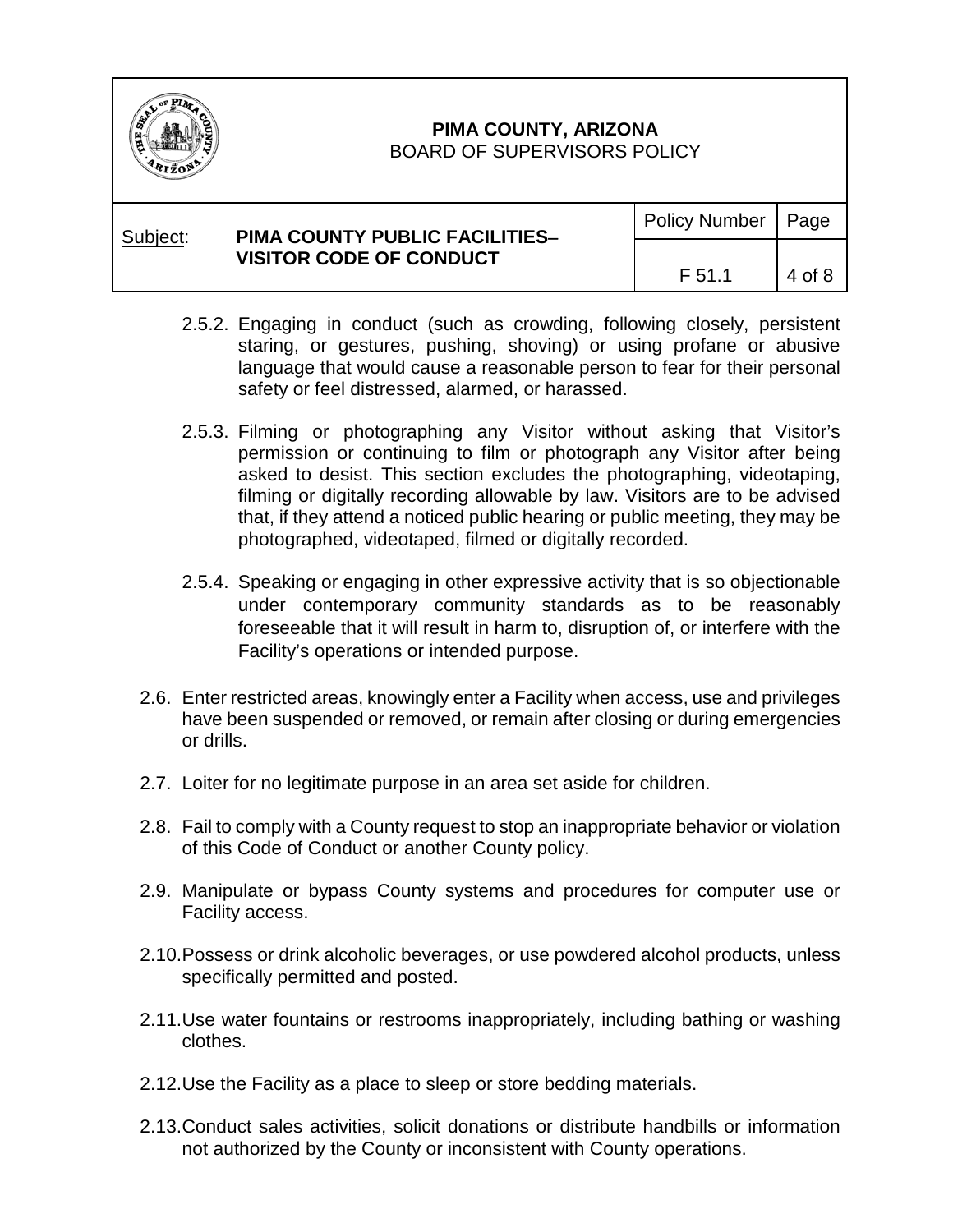

### BOARD OF SUPERVISORS POLICY

| Subject: | <b>PIMA COUNTY PUBLIC FACILITIES-</b><br><b>VISITOR CODE OF CONDUCT</b> | Policy Number   Page |        |
|----------|-------------------------------------------------------------------------|----------------------|--------|
|          |                                                                         | F 51.1               | 5 of 8 |

- 2.14.Enter a Facility when not wearing shoes or shirt.
- 3. Animals. Except for service animals, or when specifically authorized by County for a Facility, Event or Program, animals are not permitted in County Facilities.
	- 3.1. Authorized animals must:
		- 3.1.1. Be on a leash and under the control of the owner or handler at all time.
		- 3.1.2. Not be allowed to:
			- 3.1.2.1. Behave in violation of the rules, regulations and procedures of the Facility, Event or Program; or
			- 3.1.2.2. Bark or make other loud noises, exhibit threatening postures, or approach people without an invitation.
	- 3.2. The owner or handler will be liable for all damages caused by the animal.
	- 3.3. The owner or handler must immediately remove and properly dispose of animal waste from the Facility or grounds.
- 4. Children. **Pima County Facilities are not licensed childcare facilities under A.R.S. § 36-881** *et seq.* **Programs for school-aged youth are "at-will" drop-off programs and youth enrolled in the programs may come and go on their own volition.**  County staff and volunteers are not caregivers or babysitters.
	- 4.1. Children and teens are expected to behave in a manner that does not disrupt County operations or other Visitors.
	- 4.2. Unless the Event or Program is intended specifically for children or teens, County staff and volunteers will not supervise unattended children.
	- 4.3. Parents or guardians may not:
		- 4.3.1. Discipline a child in a manner that injures the child or disrupts operations or other Visitors;
		- 4.3.2. Leave young children unsupervised; or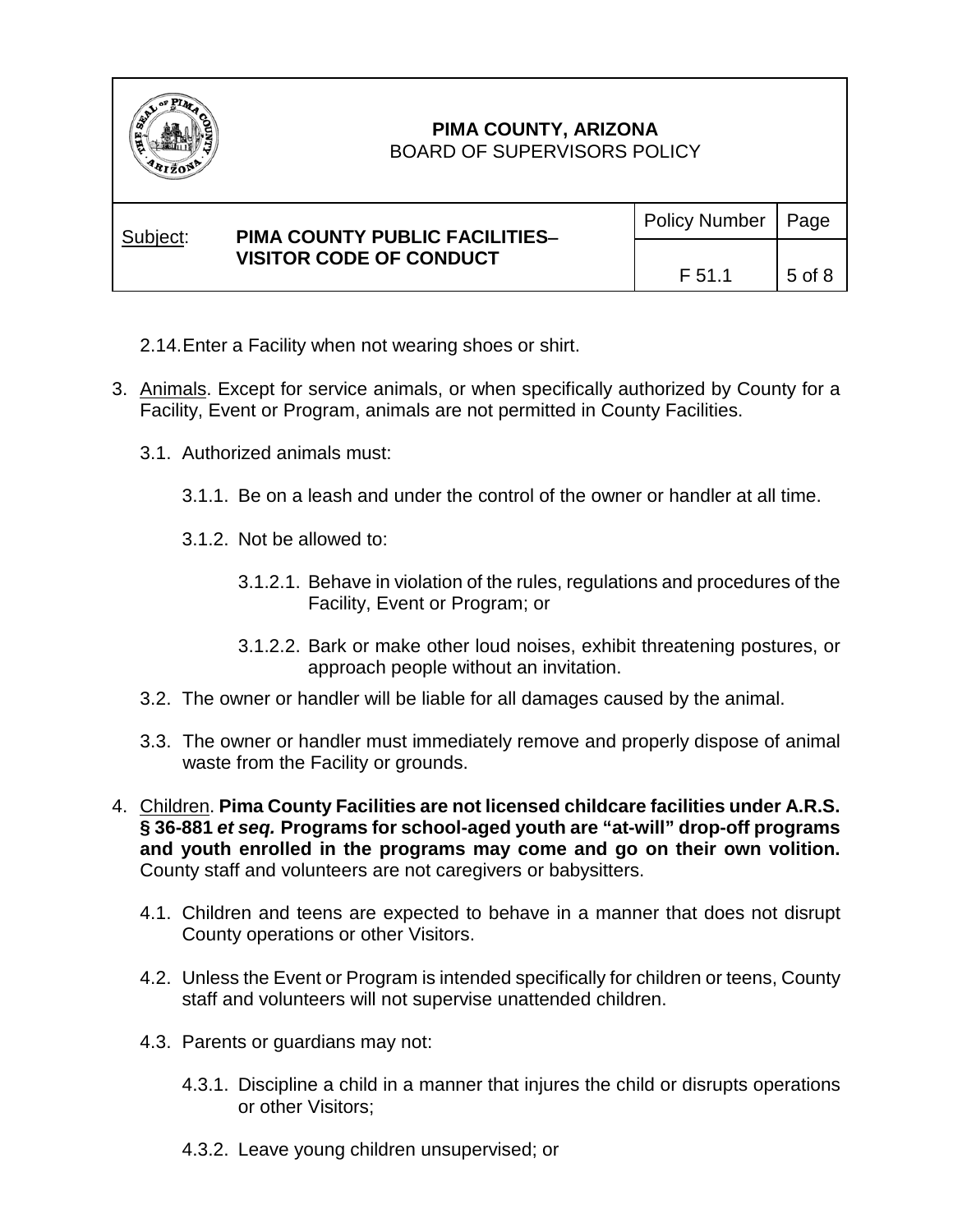

Subject: **PIMA COUNTY PUBLIC FACILITIES**−  **VISITOR CODE OF CONDUCT** Policy Number | Page  $F 51.1$  6 of 8

4.3.3. Ignore a child's disruptive behavior.

## **OTHER POLICIES**

In addition to this Policy, Visitors must adhere to the provisions of the Arizona Revised Statutes, Pima County Code and Pima County Board of Supervisors Policies. All are available on-line.

Prior to attending an Event or Program, Visitors are encouraged to check to see if there are other rules, procedures and guidelines related to the specific Facility, Event or Program.

Parents and guardians must contact the relevant County department for rules, procedures and guidelines related to programs for children, youth and teens.

Any items left unattended in a Facility may be subject to removal and destruction without notice.

### **ENFORCEMENT**

Law enforcement will be called for threatening or dangerous situations.

The Facility's Department Director or designee is responsible for enforcing this Policy. Except as set forth below, a Visitor will be asked to desist from a violation before being required to leave the Facility. Failure to comply with such request will result in the Visitor's removal from the Facility.

A Visitor will be immediately removed from a Facility, and may be prohibited from reentering a Facility for a period of time that is reasonably commensurate with the severity of the violation or the history of the Visitor's prior violations when the Visitor engages in acts of:

- 1. Violence or threatening behavior;
- 2. Vandalism;
- 3. Sexual misconduct;
- 4. Physical or verbal harassment;
- 5. Possession, sale or attempted sale of drugs or illegal goods;
- 6. Intoxication;
- 7. Theft or attempted theft; or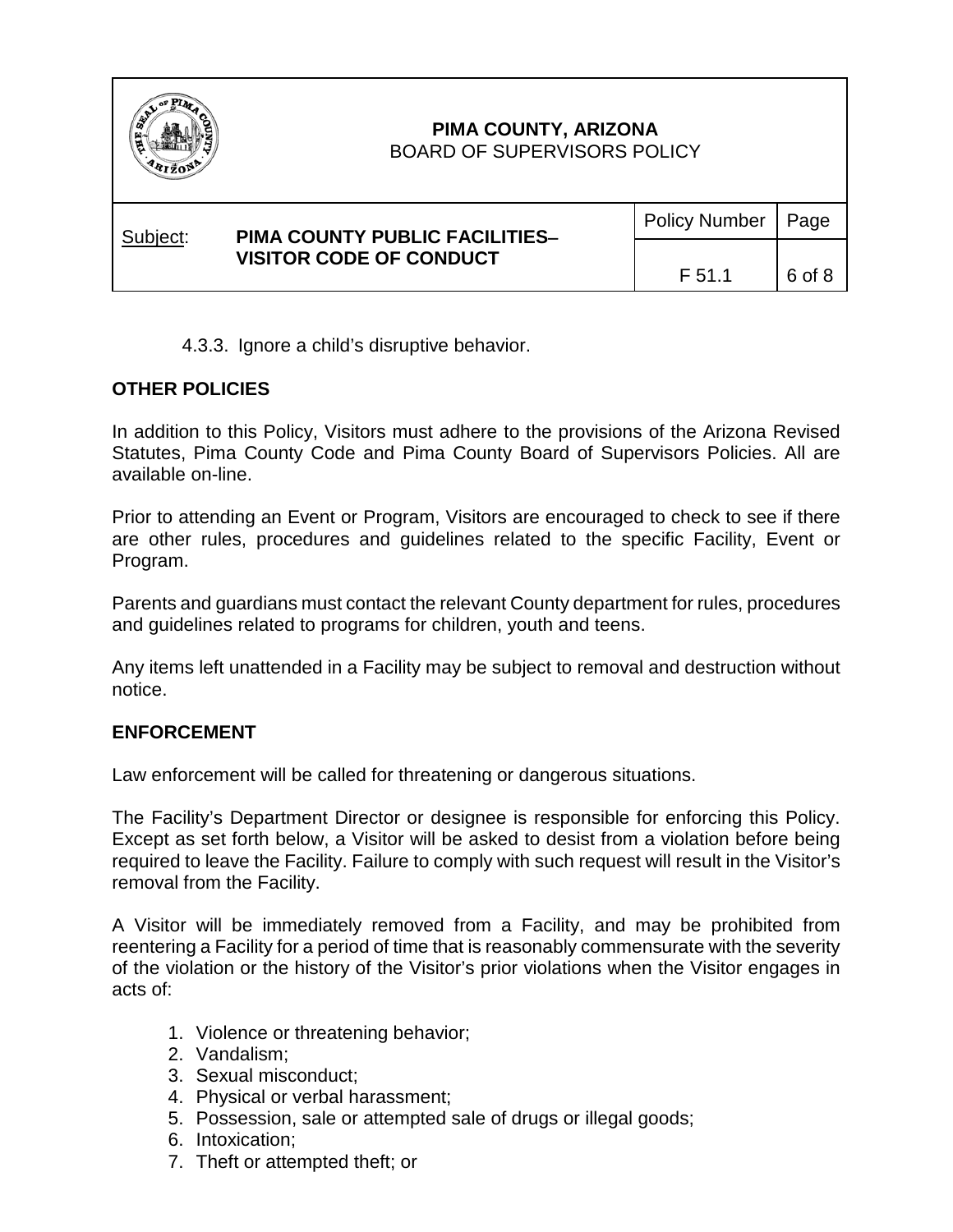

| Subject: | <b>PIMA COUNTY PUBLIC FACILITIES-</b><br><b>VISITOR CODE OF CONDUCT</b> | Policy Number   Page |        |
|----------|-------------------------------------------------------------------------|----------------------|--------|
|          |                                                                         | F 51.1               | 7 of 8 |

8. Other conduct that threatens the safety and security of Visitors, staff, volunteers or contractors.

The County's notice of suspension must be in writing and must set forth the specific provisions of this Code of Conduct that the Visitor violated and the dates of commencement and termination of the suspension. Written notice may be mailed, or given to Visitor while Visitor is at Facility.

### **APPEAL**

A Visitor who is suspended from a Facility, Event or Program may appeal the suspension to the Facility's Department Director within five (5) business days of the date of the County's written notice of suspension. The appeal must be in writing and contain the Visitor's name and address, and it must clearly state the factual and legal bases supporting the Visitor's claim that privileges should be restored.

The Department Director or designee will review and respond to the appeal within ten (10) business days of the receipt of the appeal. The suspension remains in effect until a decision is issued.

If a Visitor is not satisfied with the relevant department Director's or designee's decision, the Visitor may, within five (5) business days of a response from the relevant department Director, appeal the department response by submitting a written appeal to the County Administrator or designee, who will render a final written decision within 10 business days.

## **REFERENCES**

Board of Supervisors Policy D 21.2, Prevention of Sexual Harassment

Board of Supervisors Policy D 21.3, Prevention of Workplace Harassment

- Board of Supervisors Policy D 23.1, Preventing, Identifying and Addressing Workplace **Bullying**
- Board of Supervisors Policy D 31.1, Special Events on County-owned Recreational & Educational Facilities Managed by a Private Operator/Lessee

Board of Supervisors Policies D 32.1 through D 32.13, Pima County Library

Pima County Administrative Procedure 30-28, Vandalism and Theft of Pima County Property

Pima County Administrative Procedure 51-2, Parking